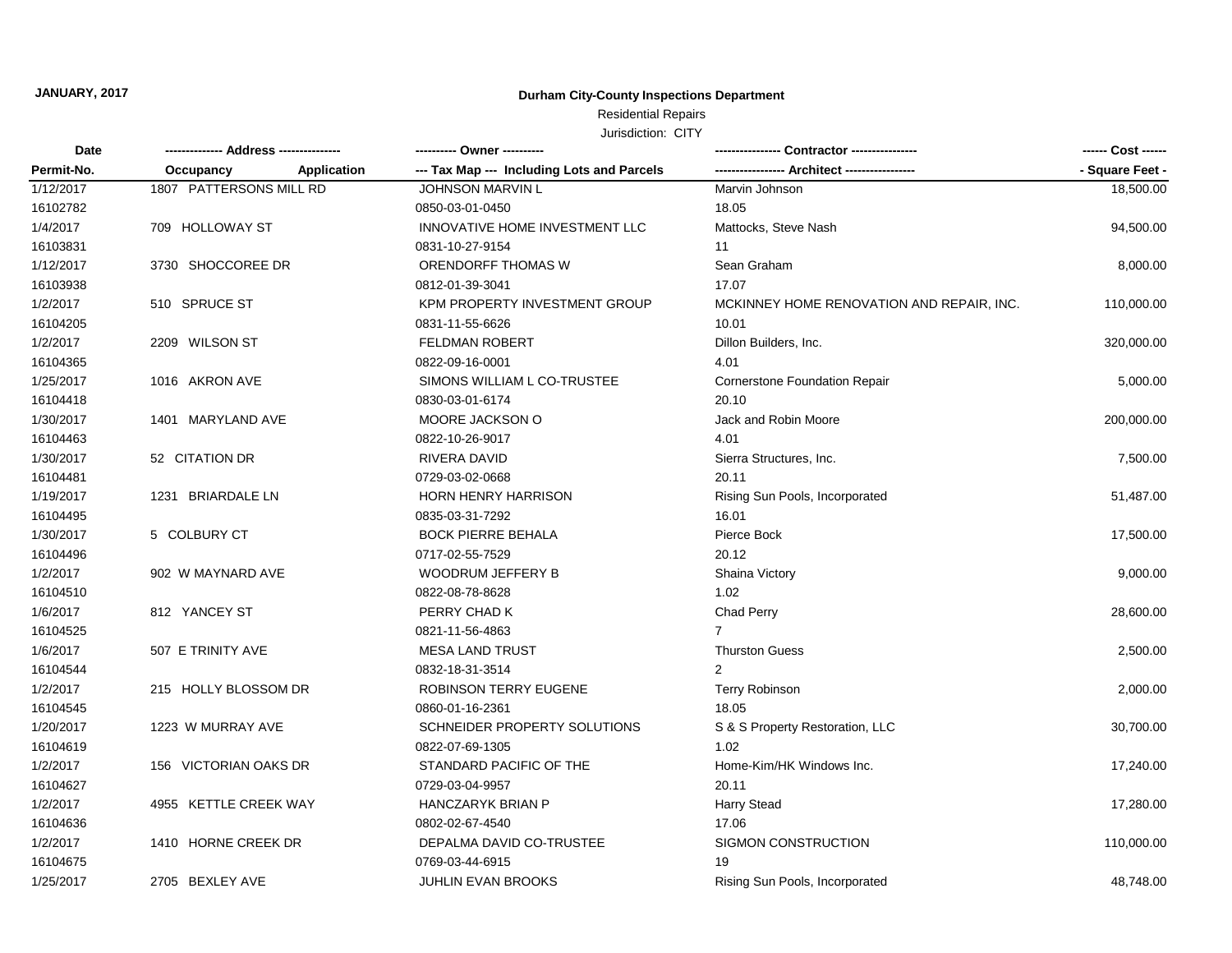### **Durham City-County Inspections Department**

## Residential Repairs

| Date       |                       |                    | ---------- Owner ----------                |                                      | ------ Cost ------ |
|------------|-----------------------|--------------------|--------------------------------------------|--------------------------------------|--------------------|
| Permit-No. | Occupancy             | <b>Application</b> | --- Tax Map --- Including Lots and Parcels |                                      | - Square Feet -    |
| 16104695   |                       |                    | 0820-09-06-5742                            | 20.07                                |                    |
| 1/2/2017   | 603 HOLLOWAY ST       |                    | 1853 ASSOCIATES LLC                        | Jeff Cheek                           | 7,000.00           |
| 16104697   |                       |                    | 0831-09-27-3061                            | 11                                   |                    |
| 1/4/2017   | 4507 ROCKY SPRINGS RD |                    | LOBBAD ZIAD                                | Dial, Oral                           | 50,000.00          |
| 16104699   |                       |                    | 0803-04-63-3321                            | 17.07                                |                    |
| 1/12/2017  | 1710 MOHEGAN DR       |                    | REVIVAL HOME REBUILDERS LLC                | David Alligood                       | 25,000.00          |
| 16104728   |                       |                    | 0814-02-68-9221                            | 16.04                                |                    |
| 1/2/2017   | 303 W MAYNARD AVE     |                    | ROHRMAN JULIA                              | HAYES HOMEBUILDERS, LLC.             | 103,806.00         |
| 16104751   |                       |                    | 0832-05-08-5396                            | 1.02                                 |                    |
| 1/2/2017   | 615 CANAL ST          |                    | <b>CORNIGAN PAUL L</b>                     | Shaheid Hasan                        | 21,400.00          |
| 16104760   |                       |                    | 0831-06-28-7471                            | 9                                    |                    |
| 1/12/2017  | 4 CRESTBURY CT        |                    | <b>MIRRETT STANLEY</b>                     | CARY RECONSTRUCTION CO., LLC.        | 1,800.00           |
| 16104776   |                       |                    | 0719-04-53-1912                            | 20.07                                |                    |
| 1/2/2017   | 4409 EASLEY ST        |                    | <b>HALL PATRICIA G</b>                     | SBT CONSTRUCTION, INC.               | 18,000.00          |
| 16104810   |                       |                    | 0803-04-64-9484                            | 17.07                                |                    |
| 1/6/2017   | 1924 RUSTICA DR       |                    | MUNGO HOMES OF NORTH CAROLINA              | Zurbuch Construction, Inc.           | 17,670.00          |
| 16104818   |                       |                    | 0739-02-59-6783                            | 20.14                                |                    |
| 1/6/2017   | 4013 SWARTHMORE RD    |                    | <b>EMMONS REED</b>                         | Gates Construction, Inc.             | 13,500.00          |
| 16104821   |                       |                    | 0719-03-14-0890                            | 20.18                                |                    |
| 1/2/2017   | 3414 CAMBRIDGE RD     |                    | <b>FAIR RICHARD B</b>                      | ROMANOFF FLOOR COVERING, INC., T/A   | 14,600.00          |
| 16104825   |                       |                    | 0810-14-42-8921                            | 20.08                                |                    |
| 1/2/2017   | 2511 FARTHING ST      |                    | KONVICKA MICHAEL JOSEPH                    | Michael Konvicka                     | 12,000.00          |
| 16104846   |                       |                    | 0832-09-17-6152                            | 1.02                                 |                    |
| 1/17/2017  | 3920 SOMERSET DR      |                    | KNIGHT JOY TAYLOR                          | <b>CUSTOM QUALITY CARPENTRY LLC.</b> | 56,186.00          |
| 16104866   |                       |                    | 0719-01-48-2278                            | 20.08                                |                    |
| 1/12/2017  | 4 CHASEWOOD CT        |                    | ROUSE OSCAR JR                             | Oscar Rouse                          | 2,500.00           |
| 16104869   |                       |                    | 0851-04-53-8492                            | 18.04                                |                    |
| 1/11/2017  | 604 N HARDEE ST       |                    | FEDERAL HOME HARDEE TERRACE                | Foundation Repair Services, Inc.     | 63,913.00          |
| 16104870   |                       |                    | 0841-05-08-1841                            | 10.02                                |                    |
| 1/2/2017   | 1100 MORELAND AVE     |                    | <b>BLAKE ALBERT B</b>                      | <b>Albert Blake</b>                  | 29,000.00          |
| 16104874   |                       |                    | 0821-10-35-3024                            | 5                                    |                    |
| 1/12/2017  | 2311 GLENDALE AVE     |                    | COHOON JULIE S                             | Julie Cohoon                         | 125,000.00         |
| 16104882   |                       |                    | 0832-09-06-2357                            | 1.02                                 |                    |
| 1/12/2017  | 7 MORNINGS WAY        |                    | <b>THOMMARSON DAVID</b>                    | ROMANOFF FLOOR COVERING, INC., T/A   | 20,000.00          |
| 16104895   |                       |                    | 0835-03-20-3466                            | 16.01                                |                    |
| 1/4/2017   | 517 VALLEYMEDE DR     |                    | HAMILTON CHRISTOPHER T                     | Chris Hamilton                       | 1,200.00           |
| 16104902   |                       |                    | 0727-01-05-0772                            | 20.12                                |                    |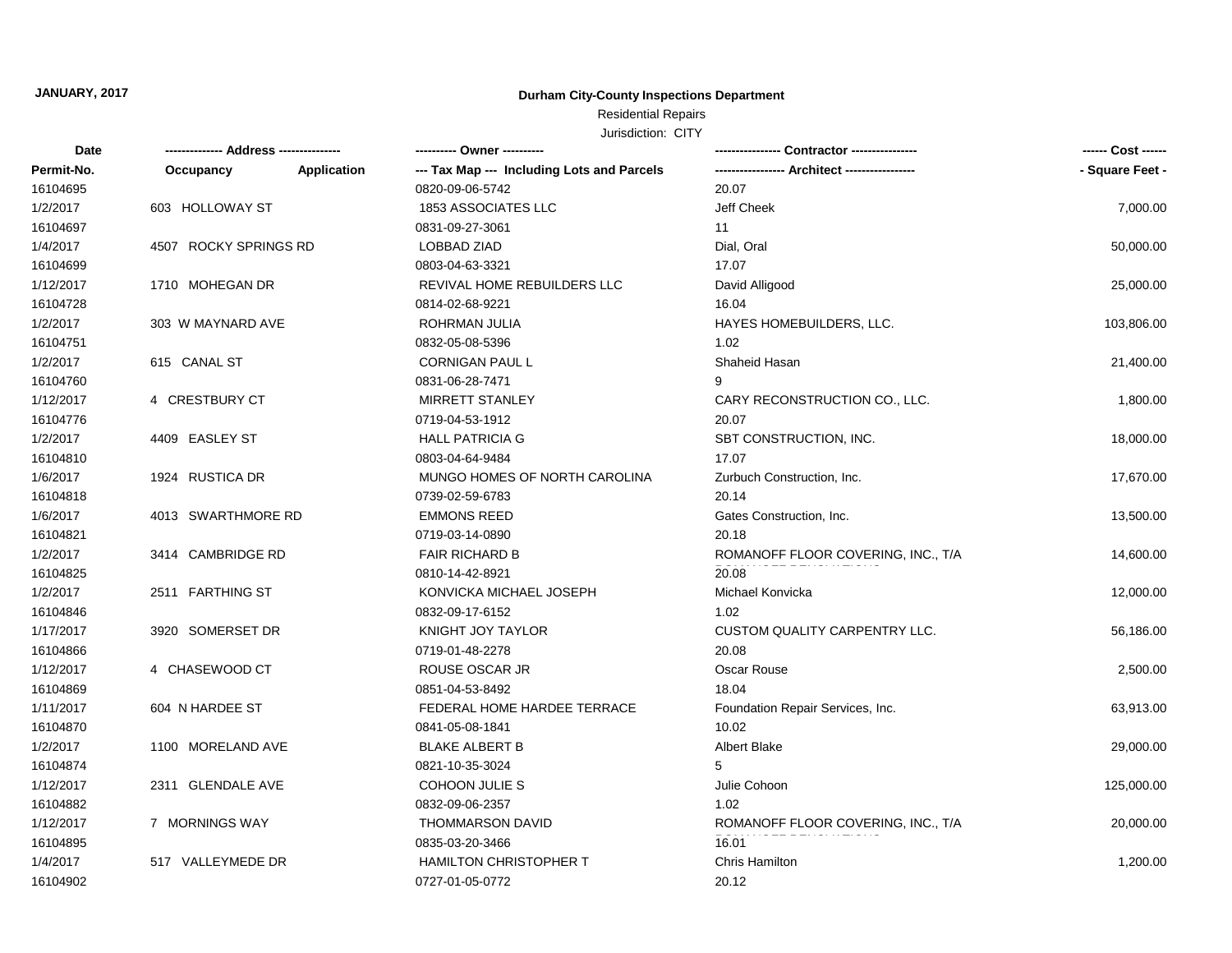### **Durham City-County Inspections Department**

# Residential Repairs

| Date       |                                 | ---------- Owner ----------                |                                                   | ------ Cost ------ |
|------------|---------------------------------|--------------------------------------------|---------------------------------------------------|--------------------|
| Permit-No. | <b>Application</b><br>Occupancy | --- Tax Map --- Including Lots and Parcels |                                                   | - Square Feet -    |
| 1/2/2017   | 509 W CORNWALLIS RD             | MILLER JAMES M                             | MORRIS CONSTRUCTION, INC., J.D.                   | 37,300.00          |
| 16104910   |                                 | 0820-05-18-2018                            | 20.07                                             |                    |
| 1/2/2017   | 114 TORPOINT RD                 | HANU PROPERTIES LLC                        | JORDAN'S CONSTRUCTION, INC.                       | 1,350.00           |
| 16104915   |                                 | 0739-02-88-3665                            | 20.14                                             |                    |
| 1/30/2017  | 112 GRANDIMERE CT               | <b>WILLIAMS TIMIKA</b>                     | Lloyd Real Estate, INC                            | 6,800.00           |
| 16104931   |                                 | 0860-01-18-1778                            | 18.05                                             |                    |
| 1/2/2017   | 2517 W WOODROW ST               | <b>HARWOOD RUSSELL W</b>                   | Strum Builders, David T/A David Christopher Strum | 20,000.00          |
| 16104932   |                                 | 0812-12-95-0696                            | 4.01                                              |                    |
| 1/2/2017   | 209 SOUTH BEND DR               | TOLL NC LP                                 | MK STICKBUILDERS LLC                              | 1,468.00           |
| 16104952   |                                 | 0717-02-77-2325                            | 20.12                                             |                    |
| 1/2/2017   | 1306 N DUKE ST                  | MUNRO PARKER INVESTMENTS LLC               | PARKER, DAVID R.                                  | 1,000.00           |
| 16104954   |                                 | 0822-16-83-0532                            | 3.02                                              |                    |
| 1/2/2017   | 639 SWIFT CREEK XING            | TOLL NC LP                                 | MK STICKBUILDERS LLC                              | 1,824.00           |
| 16104955   |                                 | 0717-02-85-0555                            | 20.12                                             |                    |
| 1/12/2017  | 209 WOODRIDGE DR                | <b>ESTY ELINOR R</b>                       | Eric Tsang                                        | 10,900.00          |
| 16104965   |                                 | 0820-05-18-2820                            | 6                                                 |                    |
| 1/4/2017   | 227 SOUTH BEND DR               | TOLL NC LP                                 | MK STICKBUILDERS LLC                              | 3,003.00           |
| 16104966   |                                 | 0717-02-77-2711                            | 20.12                                             |                    |
| 1/19/2017  | 602 N BUCHANAN BLVD             | PELTESON CAROLE                            | Sean Manley                                       | 24,900.00          |
| 16104967   |                                 | 0822-19-61-0766                            | 3.02                                              |                    |
| 1/19/2017  | 134 MONTROSE DR                 | <b>REBUILD IT PROPERTIES GROUP</b>         | Bob Kozora                                        | 11,000.00          |
| 16104968   |                                 | 0820-09-15-4904                            | 20.07                                             |                    |
| 1/2/2017   | 109 KINGSLEY WOODS DR           | PHILLIPS VINCENT CRAIG                     | CW of Raleigh/Durham LLC - Champion Window Co of  | 38,211.00          |
| 16104973   |                                 | 0759-03-43-3459                            | 18.05                                             |                    |
| 1/27/2017  | 1724 WYNN RD                    | <b>TREJOS ROSA C</b>                       | Idalea Portillo                                   | 11,450.00          |
| 16104977   |                                 | 0739-01-48-0757                            | 20.10                                             |                    |
| 1/2/2017   | 131 BRENROSE CIR                | RADFORD DAVID L                            | <b>CAROLINA CUSTOM BUILDERS</b>                   | 35,800.00          |
| 16104980   |                                 | 0802-01-49-2821                            | 17.07                                             |                    |
| 1/2/2017   | 1606 ROSETTA DR                 | HARRIS LANE GROUP LLC THE                  | <b>CHASE BUILDING COMPANY</b>                     | 96,009.00          |
| 16104982   |                                 | 0832-18-30-0368                            | $\mathcal{P}$                                     |                    |
| 1/2/2017   | 3829 MISSELL AVE                | SALAZAR CARMEN CORTES                      | <b>Carmen Cortes</b>                              | 1,000.00           |
| 16104991   |                                 | 0729-01-49-6730                            | 20.10                                             |                    |
| 1/2/2017   | 1404 OAKLAND AVE                | <b>FORD MARK J</b>                         | David Johnson                                     | 12,900.00          |
| 16105001   |                                 | 0822-09-16-4214                            | 4.01                                              |                    |
| 1/2/2017   | 15 WINTHROP CT                  | <b>CAO MAGGIE M</b>                        | MRJ Building, T/A Matthew R. Janssen              | 14,000.00          |
| 16105003   |                                 | 0719-03-34-5087                            | 20.08                                             |                    |
| 1/2/2017   | 2 CALWELL CREEK DR              | WYATT EDWARD A                             | Edward A. Wyatt                                   | 26,800.00          |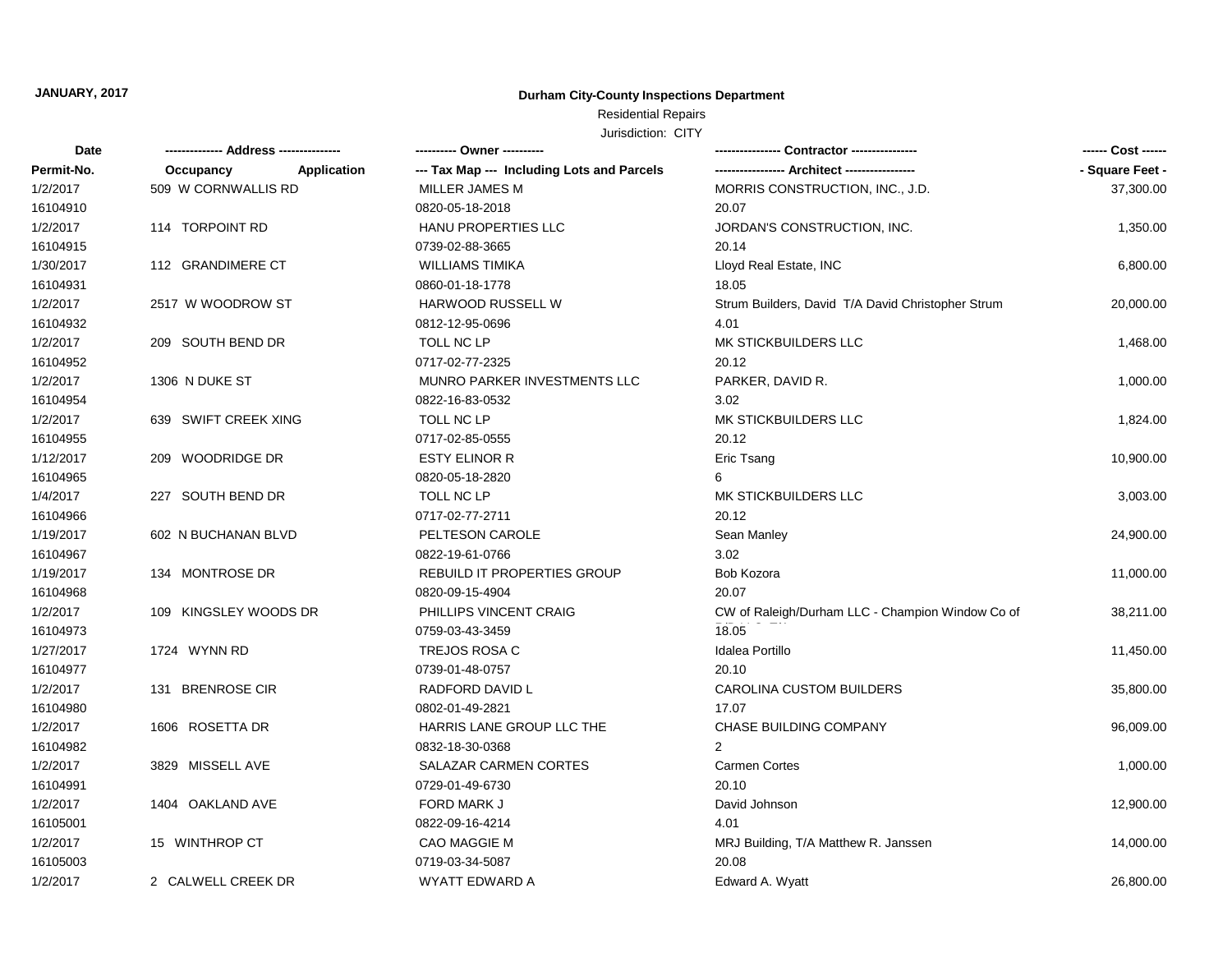### **Durham City-County Inspections Department**

### Residential Repairs

| Date       |                         |                    | ---------- Owner ----------                |                                             | ------ Cost ------ |
|------------|-------------------------|--------------------|--------------------------------------------|---------------------------------------------|--------------------|
| Permit-No. | Occupancy               | <b>Application</b> | --- Tax Map --- Including Lots and Parcels |                                             | - Square Feet -    |
| 16105004   |                         |                    | 9797-02-99-3659                            | 20.12                                       |                    |
| 1/23/2017  | 1706 MARYLAND AVE       |                    | <b>HOLCOMB ROBERT F</b>                    | Robert Holcomb                              | 110,000.00         |
| 16105006   |                         |                    | 0822-10-37-1410                            | 4.01                                        |                    |
| 1/23/2017  | 421 COTTONSEED WAY      |                    | MCCABE THOMAS E JR                         | <b>GARUDA CUSTOM DECKS</b>                  | 11,600.00          |
| 16105008   |                         |                    | 0860-01-15-3756                            | 18.05                                       |                    |
| 1/2/2017   | 2729 WELDON TER         |                    | TORAIN KELLIE A                            | FS, LLC                                     | 7,350.00           |
| 16105014   |                         |                    | 0831-20-91-1689                            | 10.01                                       |                    |
| 1/2/2017   | 119 FLEMING DR          |                    | <b>ROBINSON DANIEL R</b>                   | <b>DANIEL ROBINSON</b>                      | 11,300.00          |
| 16105016   |                         |                    | 0803-02-96-6156                            | 17.07                                       |                    |
| 1/30/2017  | 117 DANIELS POST CT     |                    | <b>DUNN ARNOLD</b>                         | <b>KELLYS HOME KRAFTS</b>                   | 17,520.00          |
| 16105020   |                         |                    | 0769-03-23-4981                            | 19                                          |                    |
| 1/19/2017  | 11 ALYEA CT             |                    | <b>WOOD LAURA LEE</b>                      | <b>MP Construction</b>                      | 25,000.00          |
| 16105039   |                         |                    | 0850-04-52-5396                            | 18.05                                       |                    |
| 1/19/2017  | 3736 BENTLEY DR         |                    | LOUTHER REBECCA ALCORN BOONE               | New Hope Painting Drywall & Remodeling, LLC | 28,300.00          |
| 16105040   |                         |                    | 0719-01-17-0341                            | 20.08                                       |                    |
| 1/19/2017  | 1700 HILLCREST DR       |                    | SOUTHERN REPAIR SERVICE INCORP             | Parsons General Contractors, LLC            | 35,000.00          |
| 16105048   |                         |                    | 0822-10-47-4165                            | 3.01                                        |                    |
| 1/19/2017  | 1708 HILLCREST DR       |                    | SOUTHERN REPAIR SERVICE INCORP             | Parsons General Contractors, LLC            | 38,000.00          |
| 16105049   |                         |                    | 0822-10-47-4372                            | 3.01                                        |                    |
| 1/25/2017  | 5012 KETTLE CREEK WAY   |                    | <b>VASAN ALISON</b>                        | <b>GENESIS CONSTRUCTION</b>                 | 98,892.00          |
| 16105055   |                         |                    | 0802-02-68-7103                            | 17.06                                       |                    |
| 1/4/2017   | 1604 WOODBURN RD        |                    | <b>MOONEY RICHARD D</b>                    | Triangle Green Construction, L.L.C.         | 42,000.00          |
| 16105064   |                         |                    | 0811-15-52-7645                            | 6                                           |                    |
| 1/12/2017  | 3748 GUESS RD           |                    | <b>WOODY BILLIE G</b>                      | <b>GREAT TARHEEL RESTORATION CO.</b>        | 120,000.00         |
| 16105065   |                         |                    | 0823-05-08-9488                            | 17.11                                       |                    |
| 1/16/2017  | 24 YORKFIELD CT         |                    | <b>OSORIO FREDY AMILCAR</b>                | FREDY OSORIO                                | 5,000.00           |
| 17100001   |                         |                    | 0739-01-16-1140                            | 20.10                                       |                    |
| 1/12/2017  | 4127 WESTFIELD DR       |                    | DONOVAN DIANE M                            | FS, LLC                                     | 2,850.00           |
| 17100010   |                         |                    | 0812-01-05-0736                            | 17.06                                       |                    |
| 1/25/2017  | 704 E FOREST HILLS BLVD |                    | <b>MATHIAS MATTHEW</b>                     | <b>CUSTOM QUALITY CARPENTRY LLC.</b>        | 27,803.00          |
| 17100011   |                         |                    | 0821-19-61-7918                            | $\overline{7}$                              |                    |
| 1/19/2017  | 1114 IREDELL ST         |                    | <b>KESSLER SANFORD H</b>                   | FOUNDATION XPERTS, LLC                      | 7,650.00           |
| 17100012   |                         |                    | 0822-14-34-6931                            | 4.01                                        |                    |
| 1/19/2017  | 308 NORTHWOOD CIR       |                    | <b>HAUSMANN MARGOT S</b>                   | David Arthur                                | 7,500.00           |
| 17100016   |                         |                    | 0822-20-90-9017                            | 8.02                                        |                    |
| 1/12/2017  | 2612 HARVARD AVE        |                    | USA HOMEOWNERSHIP FOUNDATION               | Crossroads Construction, L.L.C.             | 500.00             |
| 17100019   |                         |                    | 0831-16-83-2280                            | 10.01                                       |                    |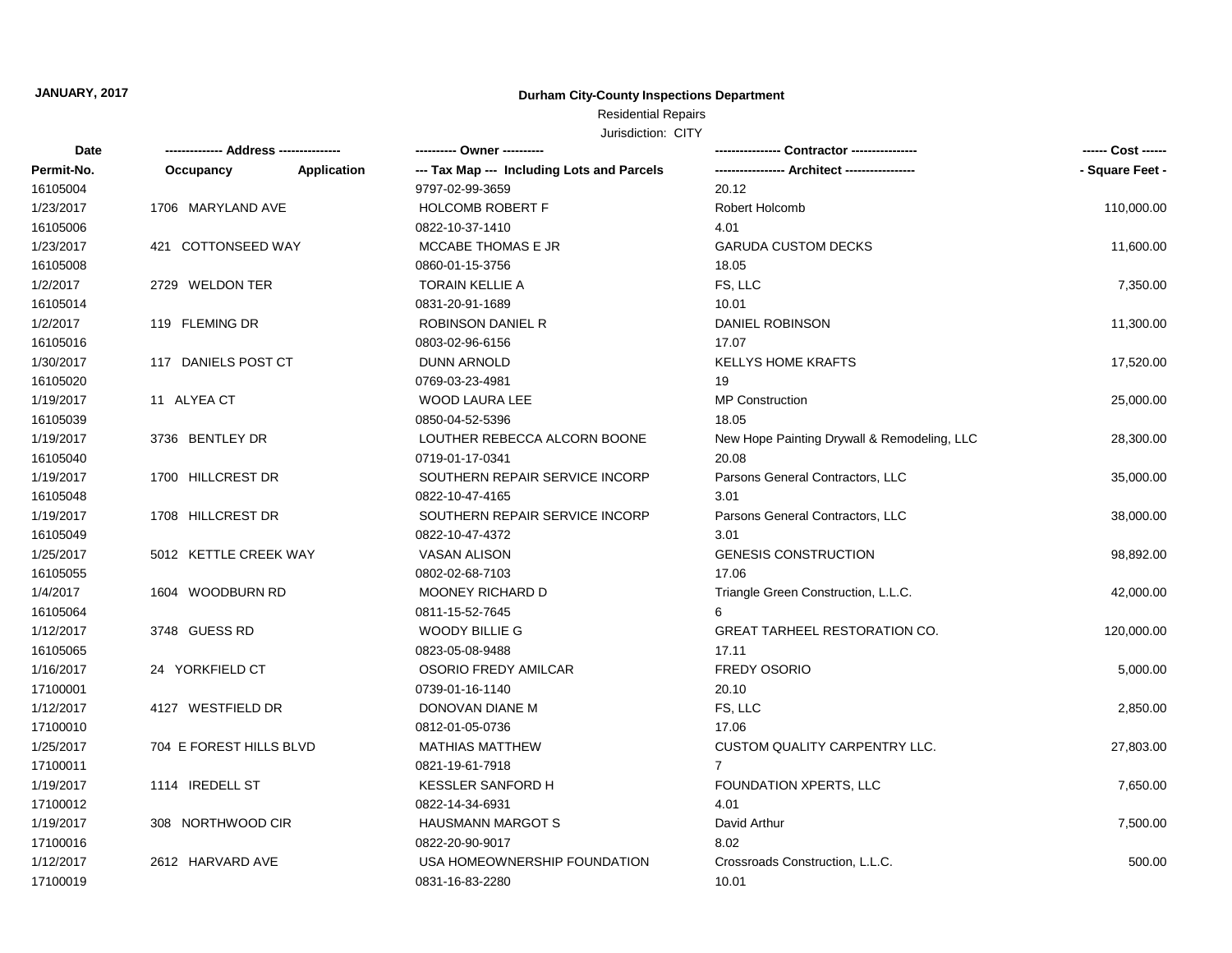### **Durham City-County Inspections Department**

# Residential Repairs

| Date       |                       |             | ---------- Owner ----------                |                                      | ------ Cost ------ |
|------------|-----------------------|-------------|--------------------------------------------|--------------------------------------|--------------------|
| Permit-No. | Occupancy             | Application | --- Tax Map --- Including Lots and Parcels |                                      | - Square Feet -    |
| 1/12/2017  | 1009 W MARKHAM AVE    |             | PAHL DALE A                                | Cathy Saylor                         | 29,750.00          |
| 17100043   |                       |             | 0822-19-62-8481                            | 3.02                                 |                    |
| 1/25/2017  | 1104 GOLDEN EAGLE DR  |             | <b>LEATHERS LAMONTY</b>                    | Leonine Building Solutions, LLC      | 55,500.00          |
| 17100046   |                       |             | 0852-03-43-2287                            | 18.04                                |                    |
| 1/19/2017  | 1601 ACADIA ST        |             | HARRIS LANE GROUP LLC THE                  | <b>CHASE BUILDING COMPANY</b>        | 59,300.00          |
| 17100048   |                       |             | 0832-13-14-1206                            | 2                                    |                    |
| 1/30/2017  | 2902 W CARVER ST      |             | <b>SCOTT AMANDA</b>                        | PARKER, DAVID R.                     | 68,208.00          |
| 17100049   |                       |             | 0813-16-92-4739                            | 17.05                                |                    |
| 1/19/2017  | 609 BROOKWOOD DR      |             | <b>QUATTLEBAUM J MORGAN</b>                | RALEIGH HOME IMPROVEMENTS, LLC       | 18,800.00          |
| 17100053   |                       |             | 0820-09-07-3137                            | 20.07                                |                    |
| 1/19/2017  | 2214 COPELAND WAY     |             | <b>THOMSEN MARK H</b>                      | Capitol Builders Group, Inc.         | 28,265.41          |
| 17100054   |                       |             | 0707-01-09-7927                            | 20.12                                |                    |
| 1/30/2017  | 901 SOUTH BEND DR     |             | TANNER DAVID H                             | David Tanner                         | 22,400.00          |
| 17100058   |                       |             | 0717-02-55-9773                            | 20.12                                |                    |
| 1/23/2017  | 3103 SHAFTSBURY ST    |             | <b>WELLS ANNE</b>                          | Anne Wells and Rex McMurry           | 3,000.00           |
| 17100075   |                       |             | 0823-15-54-9139                            | 17.05                                |                    |
| 1/23/2017  | 1401 EVERGREEN ST     |             | <b>FERRY EVAN M</b>                        | Evan Ferry                           | 8,000.00           |
| 17100078   |                       |             | 0831-07-68-1098                            | 10.02                                |                    |
| 1/19/2017  | 1833 FOREST RD        |             | STRUTTMANN MADELINE                        | <b>Cornerstone Foundation Repair</b> | 5,500.00           |
| 17100082   |                       |             | 0822-06-38-8115                            | 4.01                                 |                    |
| 1/30/2017  | 1110 SPRUCE ST        |             | <b>COOPER INVESTMENTS &amp; RENTALS</b>    | Marshburn Builders, Todd             | 105,000.00         |
| 17100105   |                       |             | 0831-07-57-5891                            | 10.02                                |                    |
| 1/25/2017  | 1212 LANDON ST        |             | <b>GOLD LEAF VENTURES LLC</b>              | <b>DANIEL RIOS</b>                   | 30,000.00          |
| 17100108   |                       |             | 0831-08-98-3469                            | 10.02                                |                    |
| 1/30/2017  | 5 BERWICK CT          |             | JAMES MICHAEL EVAN                         | DISTINCTIVE MILLWORKS LLC.           | 6,100.00           |
| 17100115   |                       |             | 0719-02-88-7800                            | 20.07                                |                    |
| 1/19/2017  | 3 SUNRISE PL          |             | PERLMAN PETER A                            | FOUNDATION XPERTS, LLC               | 10,625.00          |
| 17100119   |                       |             | 0812-03-04-5596                            | 17.06                                |                    |
| 1/30/2017  | 1320 ARNETTE AVE      |             | <b>WEINHOLD KENT J</b>                     | <b>CUSTOM QUALITY CARPENTRY LLC.</b> | 56,521.49          |
| 17100124   |                       |             | 0821-15-53-1873                            | $\overline{7}$                       |                    |
| 1/23/2017  | 907 VINTAGE HILL PKWY |             | DAVIS CHAD D                               | MRJ Building, T/A Matthew R. Janssen | 14,000.00          |
| 17100129   |                       |             | 0835-02-68-2364                            | 16.01                                |                    |
| 1/23/2017  | 1819 GLENDALE AVE     |             | NASHOLD ELIZABETH M                        | PARKER, DAVID R.                     | 59,996.83          |
| 17100131   |                       |             | 0832-13-04-6068                            | 3.02                                 |                    |
| 1/23/2017  | 701 DERBY CT          |             | <b>LEONARD REGINA</b>                      | <b>BARRY LEONARD</b>                 | 1,550.00           |
| 17100135   |                       |             | 0810-17-22-4442                            | 20.16                                |                    |
| 1/23/2017  | 807 W TRINITY AVE     |             | DUKE TOWER ASSOCIATES LTD                  | <b>BH Renovations LLC</b>            | 9,100.00           |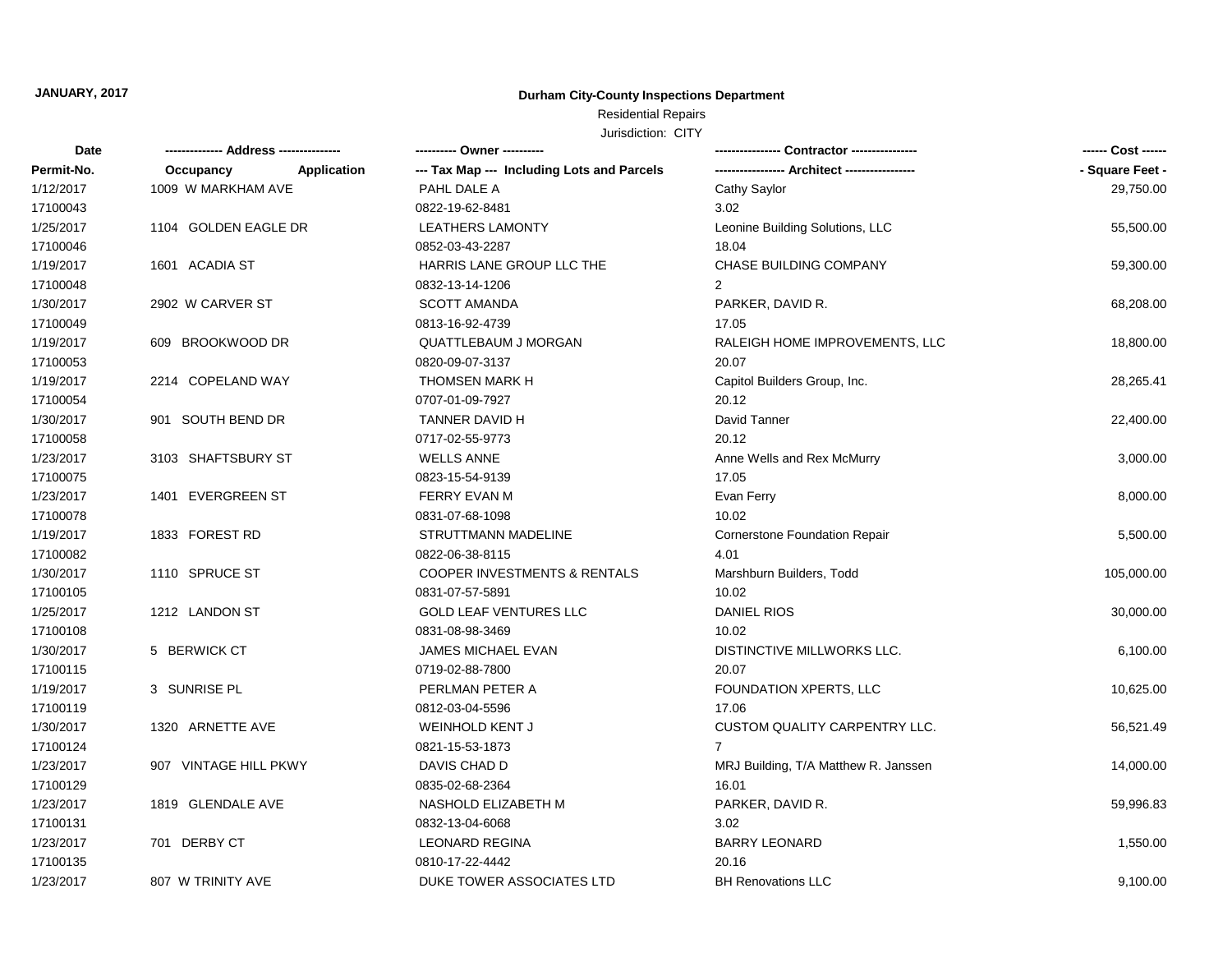### **Durham City-County Inspections Department**

### Residential Repairs

| Date       |                      |                    | ---------- Owner ----------                |                                         | ------ Cost ------ |
|------------|----------------------|--------------------|--------------------------------------------|-----------------------------------------|--------------------|
| Permit-No. | Occupancy            | <b>Application</b> | --- Tax Map --- Including Lots and Parcels |                                         | - Square Feet -    |
| 17100140   |                      |                    | 0822-20-80-2743.000                        | 3.02                                    |                    |
| 1/30/2017  | 305 RAINBOW WAY      |                    | MCMILLAN KELLY CHRISTINA                   | Artemio Carbajal                        | 2,000.00           |
| 17100142   |                      |                    | 0821-17-20-2154                            | 6                                       |                    |
| 1/30/2017  | 913 URBAN AVE        |                    | <b>COHEN ERIC S</b>                        | Fernando Rubio                          | 12,500.00          |
| 17100144   |                      |                    | 0822-20-71-5937                            | 3.02                                    |                    |
| 1/23/2017  | 2744 SEVIER ST       |                    | <b>FELDMAN JEROME M</b>                    | Taylor Brothers Construction, LLC       | 29,967.00          |
| 17100145   |                      |                    | 0811-19-51-9288                            | 6                                       |                    |
| 1/27/2017  | 420 GREYMIST DR      |                    | MILLER DAVID A                             | W.D. SMITH CONSTRUCTION, LLC.           | 52,000.00          |
| 17100159   |                      |                    | 0729-01-26-8110                            | 20.10                                   |                    |
| 1/30/2017  | 6 PLOWLAN CT         |                    | <b>KUYPER LEE F</b>                        | <b>GARUDA CUSTOM DECKS</b>              | 19,800.00          |
| 17100161   |                      |                    | 0800-02-67-5700                            | 20.17                                   |                    |
| 1/30/2017  | 5 RIO GRANDE CT      |                    | WALSH JASON D                              | <b>GARUDA CUSTOM DECKS</b>              | 17,600.00          |
| 17100162   |                      |                    | 0850-03-33-1125                            | 18.05                                   |                    |
| 1/30/2017  | 21 TANYARD CT        |                    | ABRAHAMSON JAMES O                         | NORTH CAROLINA CUSTOM CONSTRUCTION, LLC | 32,837.00          |
| 17100171   |                      |                    | 0708-03-00-0830                            | 20.12                                   |                    |
| 1/18/2017  | 300 WOODCROFT PKWY   |                    | <b>TILSON SUELI</b>                        | FS, LLC                                 | 7,350.00           |
| 17100175   |                      |                    | 0729-03-01-1131                            | 20.11                                   |                    |
| 1/23/2017  | 1821 WOODBURN RD     |                    | <b>BEHAR VICTOR S</b>                      | FS, LLC                                 | 14,450.00          |
| 17100178   |                      |                    | 0811-18-42-7345                            | 6                                       |                    |
| 1/23/2017  | 1805 HADDINGTON DR   |                    | <b>WRIGHT WILLIAM ALLAN</b>                | FS, LLC                                 | 11,850.00          |
| 17100179   |                      |                    | 0846-01-17-0420                            | 21                                      |                    |
| 1/25/2017  | 5909 WATEREE DR      |                    | <b>COLLINS BENJAMIN D</b>                  | SEARS HOME IMPROVEMENT PRODUCTS, INC.   | 16,637.00          |
| 17100182   |                      |                    | 0729-03-40-9649                            | 20.12                                   |                    |
| 1/30/2017  | 116 W LYNCH ST       |                    | <b>BAUR GRAYSON E</b>                      | Grayson Baur                            | 18,000.00          |
| 17100205   |                      |                    | 0832-17-11-0629                            | $\overline{2}$                          |                    |
| 1/25/2017  | 2504 TRAIL WOOD DR   |                    | <b>BUSCH THOMAS F</b>                      | DiRienzo Builders, LLC                  | 90,000.00          |
| 17100206   |                      |                    | 0813-03-43-8929                            | 17.07                                   |                    |
| 1/25/2017  | 2911 BUCKINGHAM RD   |                    | <b>TAYLOR MARY E EST</b>                   | <b>Cornerstone Foundation Repair</b>    | 1,500.00           |
| 17100220   |                      |                    | 0810-20-71-9063                            | 20.08                                   |                    |
| 1/25/2017  | 312 ELLIOTT ST       |                    | REDLER RACHEL                              | <b>Rachel Redler</b>                    | 28,000.00          |
| 17100231   |                      |                    | 0831-05-17-0635                            | 11                                      |                    |
| 1/25/2017  | 301 GATEHOUSE LN     |                    | PIERRE-LOUIS BOSNY                         | FOUNDATION XPERTS, LLC                  | 3,150.00           |
| 17100232   |                      |                    | 0810-01-05-3220                            | 20.16                                   |                    |
| 1/25/2017  | 3207 FAYETTEVILLE ST |                    | NK MANAGEMENT LLC                          | <b>NED KHAN</b>                         | 5,100.00           |
| 17100241   |                      |                    | 0820-15-64-7501                            | 20.09                                   |                    |
| 1/25/2017  | 1703 E MAIN ST       |                    | UNION BINDERS LP                           | <b>MAXIMUM CONSTRUCTION</b>             | 3,000.00           |
| 17100249   |                      |                    | 0831-14-43-7780                            | 10.01                                   |                    |